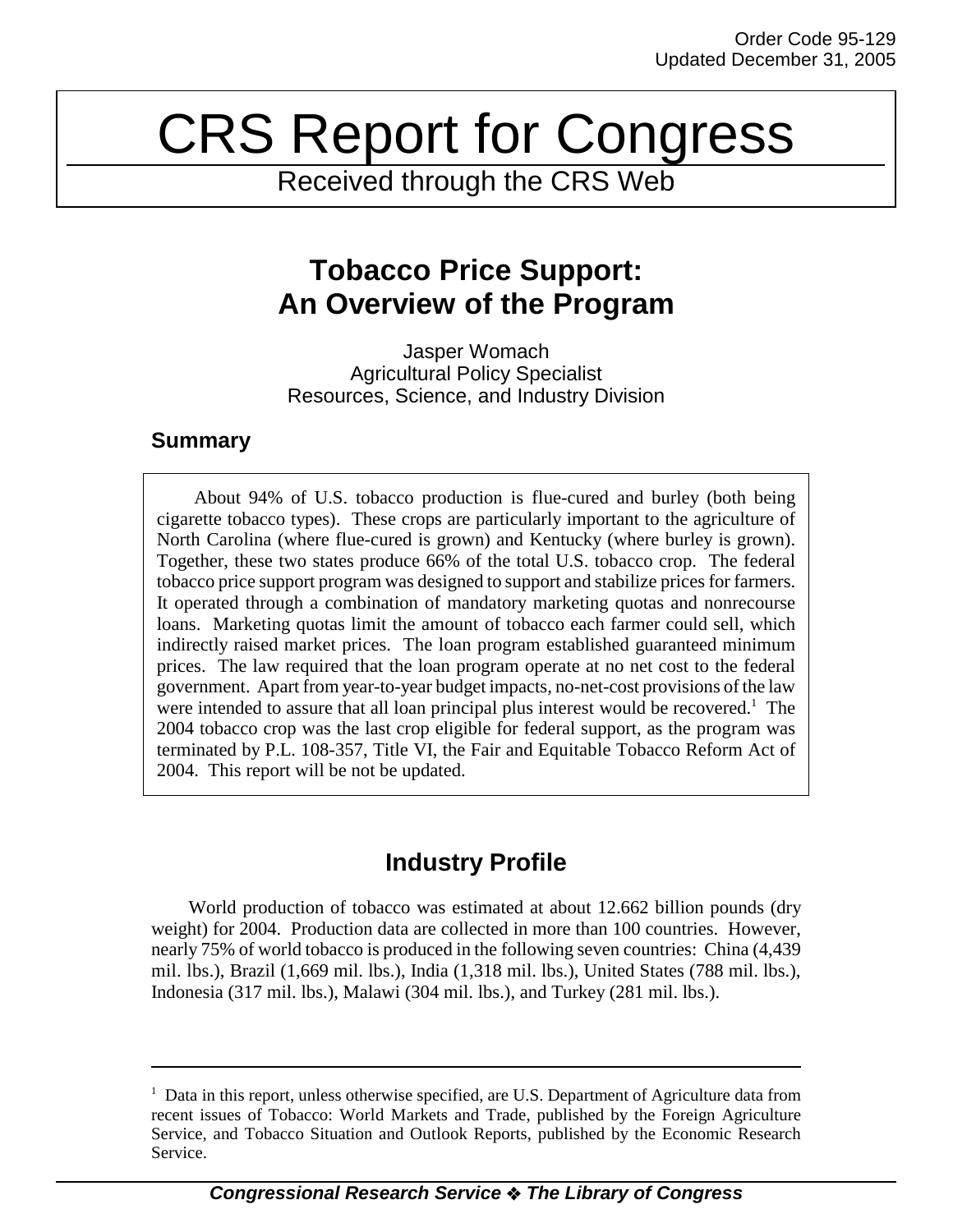Fewer than 57,000 U.S. farms marketed about 848 million pounds (farm weight) of tobacco from 408,000 acres in 2004. The estimated farm value of the 2004 crop was about \$1.685 billion (\$1.987/lb.). Major U.S. tobaccos are flue-cured (produced primarily in North Carolina) and burley (produced primarily in Kentucky), which are both cigarette tobaccos. Other types of tobacco are used for cigars, chewing, and snuff.

Even though tobacco is grown in 21 states, North Carolina and Kentucky originate about 65% of total production and four other states (Tennessee, Virginia, South Carolina, and Georgia) produce another 25%. The high per acre value of tobacco sales (averaging about \$4,130 in 2004) makes it critical to the income of the growers and important to the economies of the major producing states. For North Carolina in 2004, tobacco constituted 7.9% of the value of all farm commodities (crops and livestock); for Kentucky, tobacco accounted for 11.7% of the value of all commodities.

The United States is the world's largest exporter of manufactured tobacco products (cigarettes) and is the second leading exporter, behind Brazil, of unmanufactured tobacco leaf. During 2004, the United States exported 361 million pounds (dry weight) of leaf tobacco, valued at \$1.044 billion (mostly to the European Union, Japan, and Russia). U.S. manufactured tobacco product exports could amount to about \$1.566 billion (mostly to Japan, Saudi Arabia, Israel, Iran, Lebanon, Hong Kong, Kuwait, United Arab Emirates, and Taiwan).

In 2005, U.S. manufacturers produced an estimated 482 billion cigarettes (exporting about 23%). American blend cigarettes are a combination of flue-cured, burley, and oriental tobaccos. All of the oriental tobacco is imported (from primarily Turkey). Consumption of cigarettes has declined nearly 41% in the United States since 1981, from 640 billion to an estimated 378 billion in 2005. However, spending for tobacco products has increased as a result of price and tax increases. In 2004, according to the Bureau of Economic Analysis) consumers spent about \$87.6 billion on tobacco products (94% for cigarettes).

Tobacco products are subject to federal excise taxes. In addition, all states and some municipal governments impose excise taxes. Collections in July 2003-June 2004 were an estimated \$20.111 billion (federal, \$7.779 billion; state, \$11.877 billion; municipal, \$456 million). The federal cigarette excise tax was  $39¢$  per pack and the weighted average state-municipal tax was 62.55¢ per pack. In 2003/04, federal taxes were collected on 19.945 billion packs.

# **The Price Support Program**

The tobacco price support program (first created in the 1930s along with other commodity support programs) existed only for the economic benefit of farmers. It was created for the purpose of supporting the income and stabilizing the price of tobacco received by farmers. By law, the choice of whether or not federal support would be provided was determined by growers in a referendum held every three years.

When producers approved federal price support for tobacco, they became subject to marketing quotas. A marketing quota was a supply control mechanism that indirectly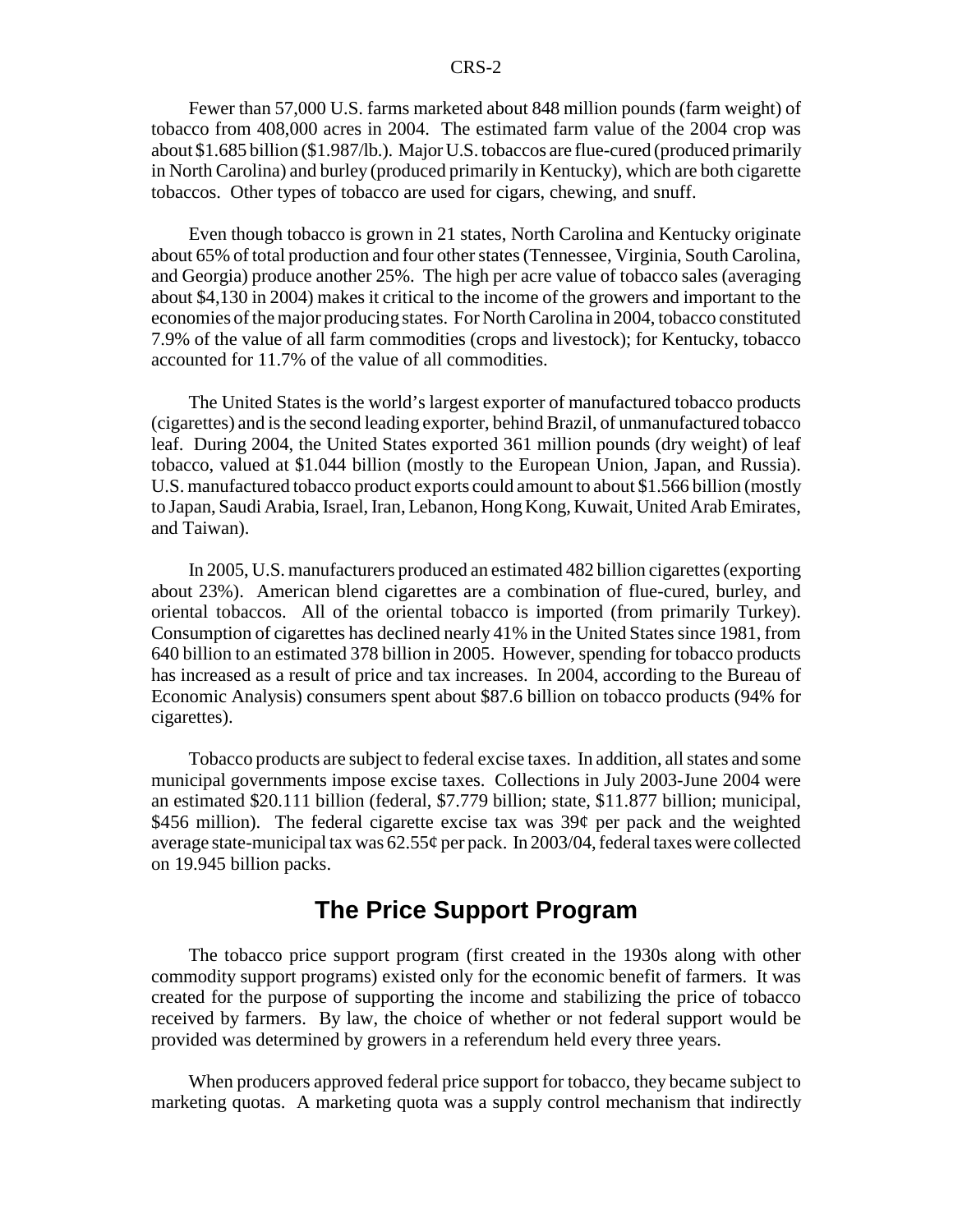increased market prices. At the same time, the federal government was required to guarantee prices at least as high as the level specified in the law.

#### **Legislative Authority**

The first commodity price support legislation was the Agricultural Adjustment Act of 1933. Various problems with this and subsequent legislation ultimately led to adoption of the Agricultural Adjustment Act of 1938 (P.L. 75-430). This permanent law established a supply control and price support program for tobacco that, even as amended, remained much the same. The legal authority and requirements for the federal tobacco program were contained in 7 U.S.C. 1311-1316 and 7 U.S.C. 1445.

#### **Administering Agency**

Program administrative operations were carried out by the U.S. Department of Agriculture's (USDA) Farm Service Agency (FSA). Annual administrative costs were estimated at about \$24 million in FY2004 for tobacco price support operations. This cost covered primarily salaries for some headquarters personnel and staff time devoted to the tobacco program in about 600 county offices. Price support operations (nonrecourse loans) were financed by USDA's Commodity Credit Corporation (CCC). The CCC obtained needed money by borrowing from the U.S. Treasury (which had to be repaid with interest).

#### **Program Operation**

The federal tobacco price support program limited and stabilized the quantity of tobacco produced and marketed by farmers. This was achieved through marketing quotas. In addition, minimum market prices were guaranteed to farmers through CCC nonrecourse loans.<sup>2</sup>

**Marketing Quotas.** When tobacco quota owners voted in favor of price supports, they were at the same time agreeing to accept government restrictions on the amount of tobacco they could market. The national marketing quota was the amount judged sufficient to meet domestic and export demand, but at a price above the government support price. Each farm's quota was assigned to the land. So, the right to produce and market a specified quantity of tobacco resided with the owner of the land. A farmer could only begin to grow tobacco by purchasing or renting land that had a quota. By limiting the supply of tobacco, the market price was increased. Total farm revenue was raised because consumption did not decline enough to offset the price increase. In this way, farm income was supposed to be supported through artificially high market prices, rather than through direct government payments. This differed from other commodity support programs that utilized direct payments, rather than marketing quotas, as the principal subsidy mechanism.

 $2$  The term nonrecourse means that in cases of default no additional recourse is taken against borrowers beyond taking ownership of the collateral. The collateral is accepted as full settlement of the debt.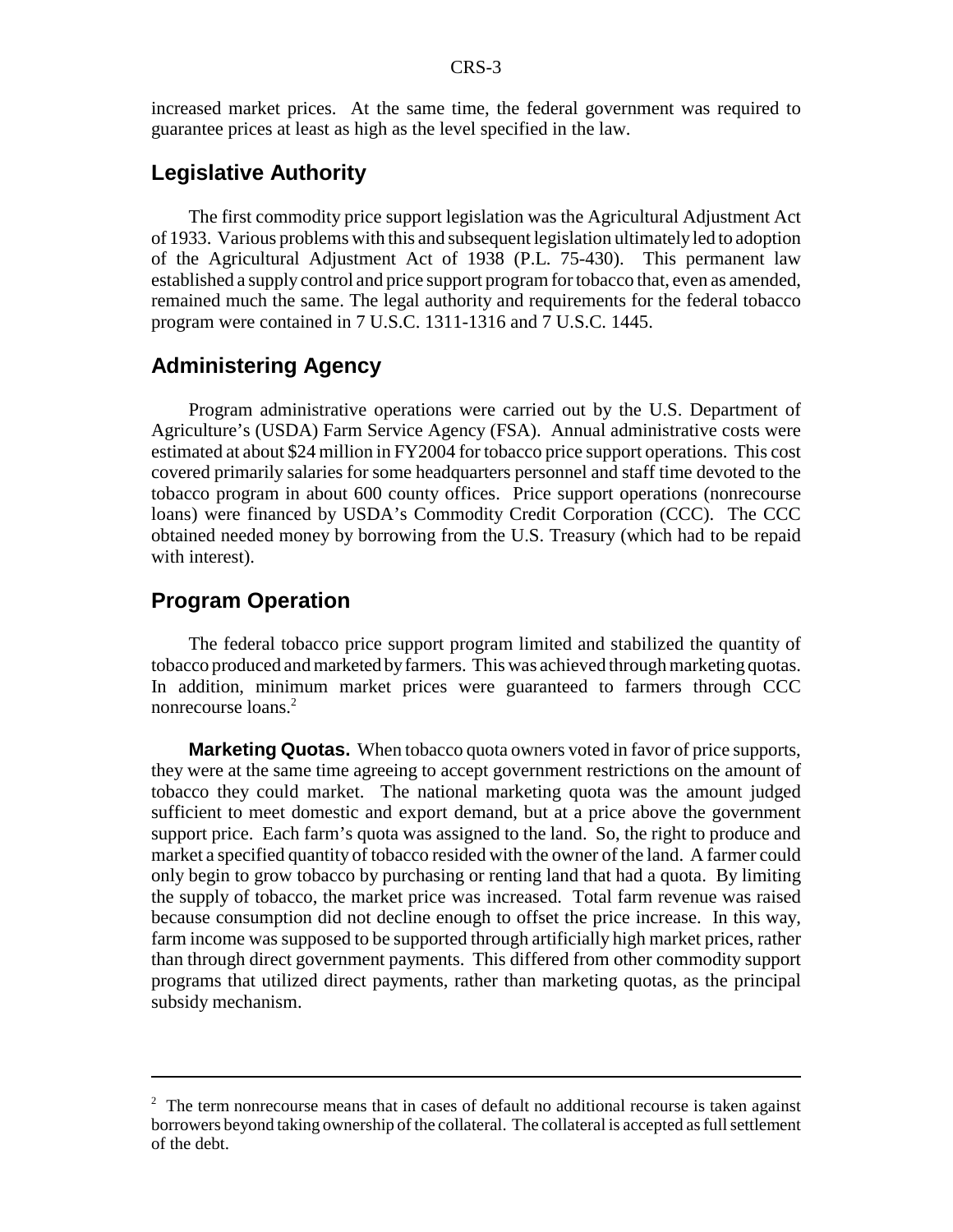**Loans.** Marketing quotas were not always totally effective at supporting market prices, given the numerous variables that affect tobacco supply and demand. Consequently, federal support prices were guaranteed through the mechanism of nonrecourse loans available on each farmer's marketed crop. The loan price for each type of tobacco was announced each year by the USDA, using the formula specified in the law to calculate loan levels. The national loan price on 2004 crops flue-cured tobacco was \$1.69 per pound; the burley loan price was \$1.873.

At the auction sale barn, each lot of tobacco went to the highest bidder, unless that bid did not exceed the government's loan price. In such cases, the farmer was paid the loan price by a cooperative, with money borrowed from the CCC. The tobacco was consigned to the cooperative (known as a price stabilization cooperative), which redried, packed, and stored the tobacco as collateral for CCC. The cooperative, acting as an agent for the CCC, later sold the tobacco, with the proceeds going to repay the loan plus interest. By 2004, about 80% of tobacco was sold under contract, but leaf that did not meet specifications could be taken to auction, where it might go into the loan program.

**No-Net-Cost and Marketing Assessments.** Under the threat of a legislative dissolution of the program by its opponents, Congress passed the No-Net-Cost Tobacco Program Act in 1982 (P.L. 97-218). This legislation imposed an assessment on every pound of tobacco marketed (including imported tobacco since 1994). The no-net-cost assessment on 2004 crop flue-cured was  $10¢$  per pound; the burley assessment was  $2¢$ . Growers and buyers each paid half of the no-net-cost assessment. The no-net-cost assessment funds were deposited in an escrow account that was held to reimburse the government for any financial losses resulting from tobacco loan operations. Losses occurred when a cooperative sold loan collateral tobacco at a price insufficient to cover the loan principal plus interest. Until its legal authority expired, a budget deficit reduction assessment (called a marketing assessment) of 1% of the support price was collected on every pound of tobacco marketed from 1990 through 1997.

**Market Loss Payments and Disaster Assistance.** In response to low commodity prices in 1999, 2000, and 2001, Congress authorized market loss payments to producers of grains, cotton, oilseeds, tobacco, dairy, and several other crops (P.L. 106- 78, P.L. 106-224, and P.L. 107-25). Tobacco growers were paid about \$1 per pound for diminished quotas, receiving direct payments of \$328 in FY2000, and \$340 million plus and \$129 million in FY2001. Agricultural disaster assistance legislation in 2003 (P.L. 108-7) provided another \$51 million to tobacco producers. These payments were not constrained by the no-net-cost provisions of the tobacco loan program. Additionally, \$2.8 million was approved for tobacco on warehouse auction floors damaged by flooding from hurricane Floyd in 1999.

#### **Experience**

Passage of the No-Net-Cost Tobacco Program Act made a significant change in federal price support policy. Shifting the financial burden for tobacco program losses from the federal government to growers encouraged a reduction in support prices (which was done by legislation in 1985). Initially, this stopped the decline in U.S. tobacco leaf exports. However, the growing competitiveness of foreign tobacco continued to erode the U.S. share of export markets. Foreign tobacco had captured 45% of the domestic cigarette manufacturing market when Congress enacted a domestic content requirement. This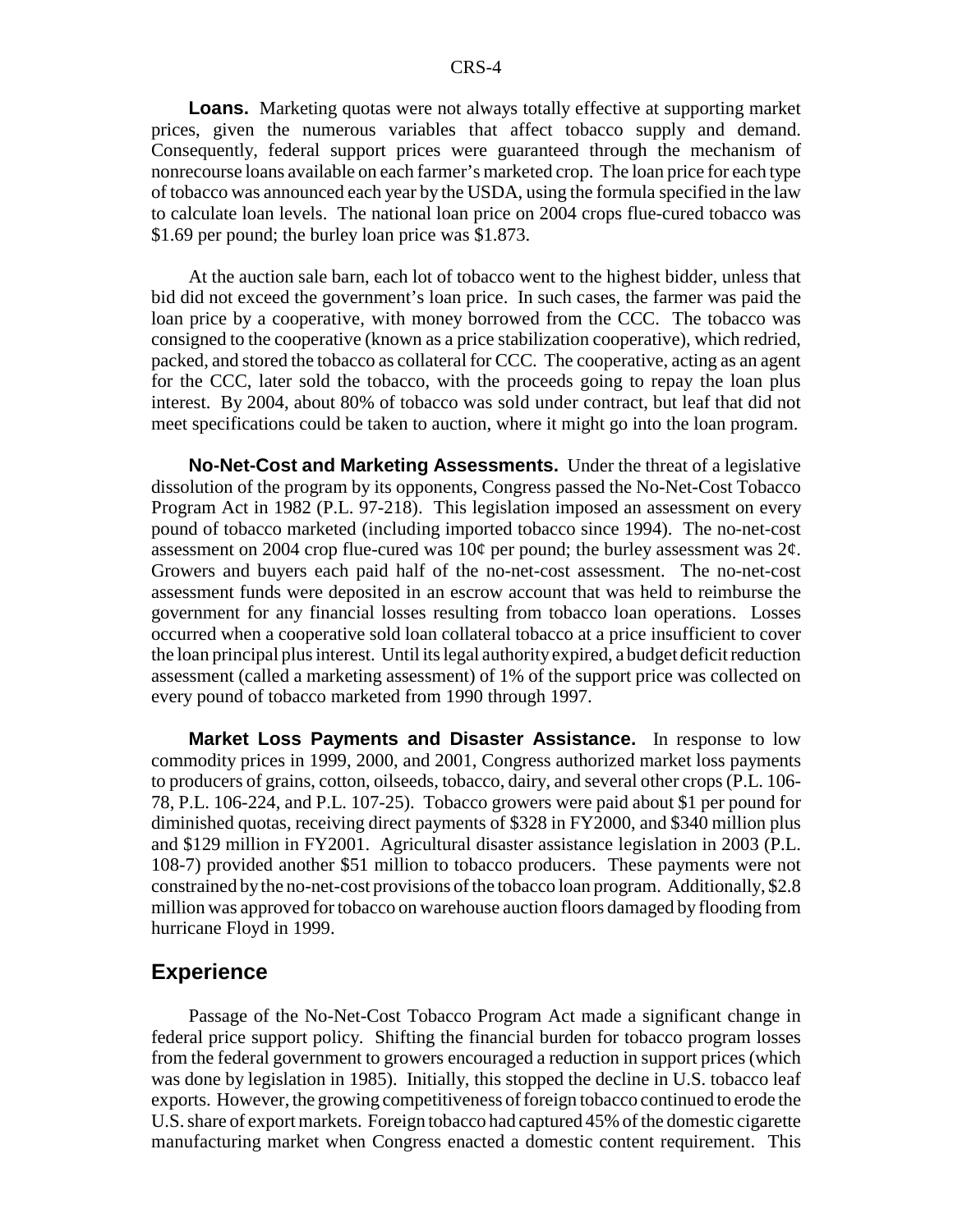domestic content requirement took effect in 1994 and limited cigarettes to 25% foreign content. Under new international trading rules, the domestic content requirement was replaced in September 1995 with a tariff-rate quota, which was less restrictive than the previous domestic content requirement. In 2004, imported tobacco constituted 61.3% of U.S.-manufactured cigarettes.

| <b>Fiscal</b><br>Year | <b>CCC</b><br><b>Net Outlays</b> | <b>FSA</b><br><b>Administrative</b><br><b>Expenses</b> | <b>Fiscal</b><br>Year | <b>CCC</b><br><b>Net Outlays</b> | <b>FSA</b><br><b>Administrative</b><br><b>Expenses</b> |
|-----------------------|----------------------------------|--------------------------------------------------------|-----------------------|----------------------------------|--------------------------------------------------------|
| 1980                  | (87.8)                           | 13.9                                                   | 1993                  | 235.4                            | 15.3                                                   |
| 1981                  | (51.2)                           | 13.1                                                   | 1994                  | 692.7                            | 14.7                                                   |
| 1982                  | 103.0                            | 13.3                                                   | 1995                  | (298.2)                          | 15.3                                                   |
| 1983                  | 879.8                            | 12.3                                                   | 1996                  | (495.9)                          | 14.3                                                   |
| 1984                  | 346.4                            | 13.4                                                   | 1997                  | (156.2)                          | 14.8                                                   |
| 1985                  | 455.4                            | 11.5                                                   | 1998                  | 376.5                            | 16.1                                                   |
| 1986                  | 253.4                            | 10.8                                                   | 1999                  | 112.7                            | 12.8                                                   |
| 1987                  | (346.0)                          | 10.0                                                   | 2000                  | 657.1                            | 14.1                                                   |
| 1988                  | (453.3)                          | 8.4                                                    | 2001                  | 385.8                            | 17.6                                                   |
| 1989                  | (367.0)                          | 10.8                                                   | 2002                  | (137.2)                          | 18.1                                                   |
| 1990                  | (307.3)                          | 11.7                                                   | 2003                  | 179.3                            | 21.4                                                   |
| 1991                  | (143.4)                          | 14.8                                                   | 2004                  | 18.5                             | 24.1                                                   |
| 1992                  | 29.2                             | 13.4                                                   | Sum<br>FY 80-04       | 1,881.7                          | 356.0                                                  |

#### **Tobacco-Related CCC Net Outlays, and FSA Administrative Expenses, by Fiscal Year, 1980-2004** (in millions of dollars)

**Source:** U.S. Department of Agriculture. Farm Service Agency. History of Budgetary Expenditures of the Commodity Credit Corporation, annual issues. And, Office of Management and Finance, internal document titled Program-by-Program Summary, Estimated Costs Related to Tobacco Activities, annual issues.

**Note:** Negative numbers indicate negative net outlays (i.e., gains or receipts). Included in the tabulations are revenues generated by the deficit reduction fees assessed on all tobacco marketings from 1990 through 1998, averaging about \$30 million per year. Also included are congressionally mandated farm assistance payments of in FY2000, FY2001, FY2002, and FY2003 of respectively \$328 million, \$469 million, \$6 million, and \$51 million.

The no-net-cost rule muted much of the criticism that the tobacco loan program was a taxpayer subsidy for tobacco farmers. The budgetary impact of the tobacco loan program was determined primarily by loan outlays (new loans made) and loan recoveries (repayment of old loans). In any given year, new loan outlays might be more or less than recoveries from the repayment of old loans. Since tobacco is typically stored for extended periods, it could be several years before the loan inventory was sold. The law required that any losses of loan principal and interest be repaid from the no-net-cost account, which was funded from assessments on growers and buyers of leaf tobacco. This requirement did not apply to 1999 crop loan inventories that Congress authorized be transferred to the CCC without the action being charged against the no-net-cost program (P.L. 106-387,